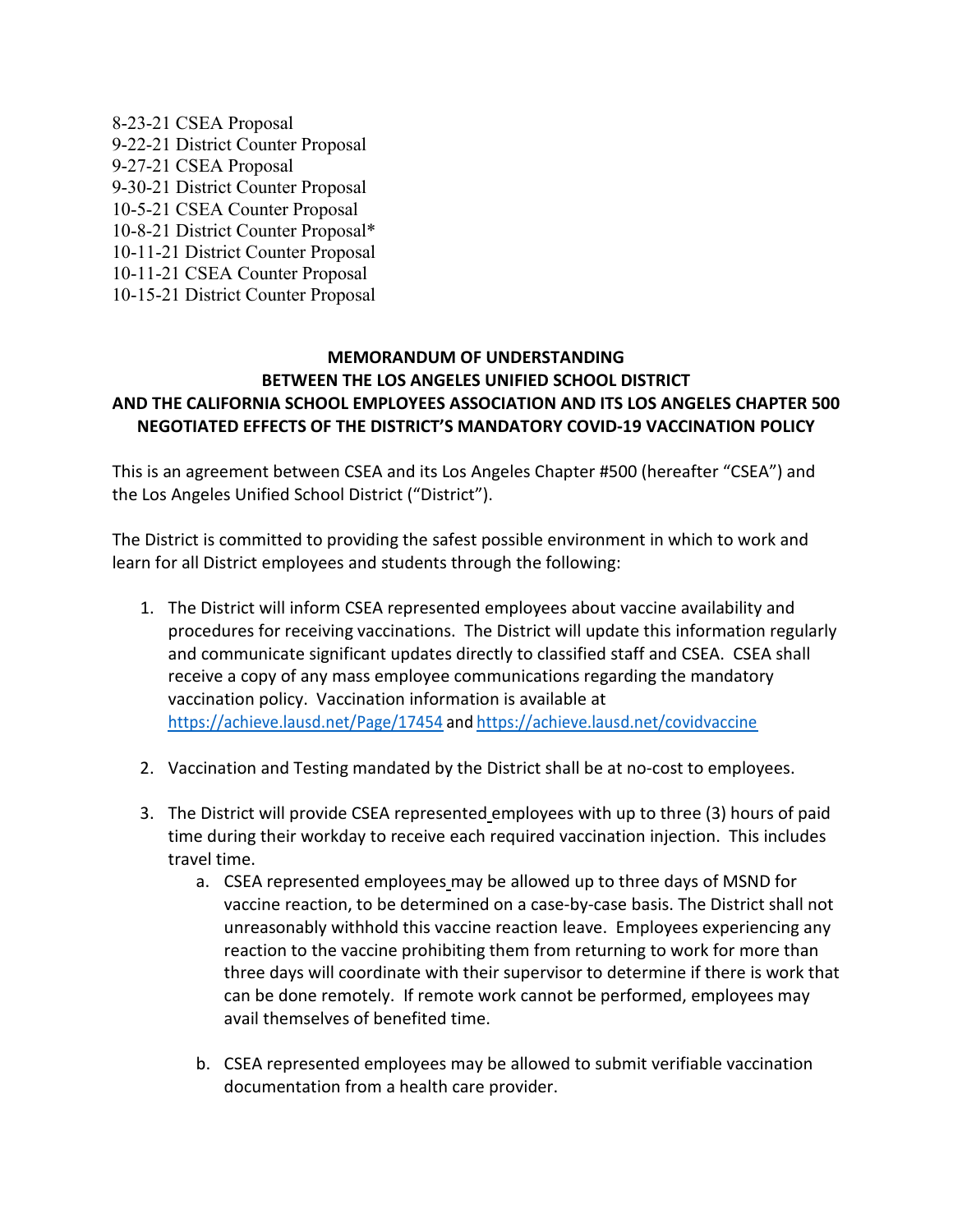- c. CSEA represented employees should notify their supervisor one day ahead (and<br>secure a substitute if applicable) if they are scheduling and appointment during<br>their workday.<br>A represented employees may be allowed to take secure a substitute if applicable) if they are scheduling and appointment during their workday. 1. CSEA represented employees should notify their supervisor one day ahead (and<br>
1. CSEA represented employees may be allowed to take up to three (3) hours during their<br>
1. CSEA represented employees may be allowed to take
- workday to take a dependent to be vaccinated. This includes travel time.
- 5. CSEA represented employees should notify their supervisor one day ahead (and secure a substitute if applicable) if they are scheduling and appointment during their workday.<br>
4. CSEA represented employees may be allowed proof of vaccination following that appointment, an employee will receive up to two c. CSEA represented employees should notify their supervisor one day ahead (and<br>secure a substitute if applicable) if they are scheduling and appointment during<br>their workday.<br>CSEA represented employees may be allowed to t c. CSEA represented employees should notify their supervisor one day ahead (and<br>secure a substitute if applicable) if they are scheduling and appointment during<br>their workday.<br>CSEA represented employees may be allowed to t c. CSEA represented employees should notify their supervisor one day ahead (and<br>secure a substitute if applicable) if they are scheduling and appointment during<br>their workday.<br>CSEA represented employees may be allowed to t source for information on vaccination. Employees shall notify their supervisor at least two (2) working days before their appointment if their appointment if they are scheduling an appointment during their workday. Supervisors may, at their discretion, allow employees to attend appointments with less than two (2) working days' notice. This leave shall be retroactive to August 13, 2021, the date that the District announced its vaccine requirement. 4. CSEA represented employees may be allowed to take up to three (3) hours during their<br>workday to take a dependent to be vaccinated. This includes travel time.<br>
5. Upon written request, proof of appointment with their he proof of vaccination following that appointment, an employee will receive up to two<br>
(2) hours of paid time during their workday to attend an appointment with their<br>
healthcare provider to discuss the COVID-19 vaccine. Thi
- agreement, shall not have their leaves cancelled or interrupted due to vaccination status.
- shall continue to provide a way for employees to ask questions or express concerns and receive factual, supportive responses in an effort to encourage vaccination. The District shall continue to provide multiple forms of outreach for employees, to encourage vaccination and provide a way for employees, to receive factual, supportive resources to their concerns about vaccination. **9.** Strict announced its vaccine requirement.<br>
9. CSEA represented employees who are on leaves approved prior to the signing of this<br>
agreement, shall not have their leaves cancelled or interrupted due to vaccination<br>
sta agreement, shall not have their leaves cancelled or interrupted due to vaccination<br>
status.<br>
7. CSEA and the District shall both encourage employees to get vaccinated. The District<br>
shall continue to provide a way for empl Il continue to provide a way for employees to ask questions or express concerns<br>receive factual, supportive responses in an effort to encourage vaccination. The<br>rict shall continue to provide multiple forms of outreach for
- 8. The District will notify CSEA and its represented employees if the vaccine mandate is no longer in effect.
- vaccine mandate changes any CSEA represented employees job duties.
- sites to cover vacancies caused by its vaccine mandate the following requirements shall apply to said deployment:
	- than five (5) working days.